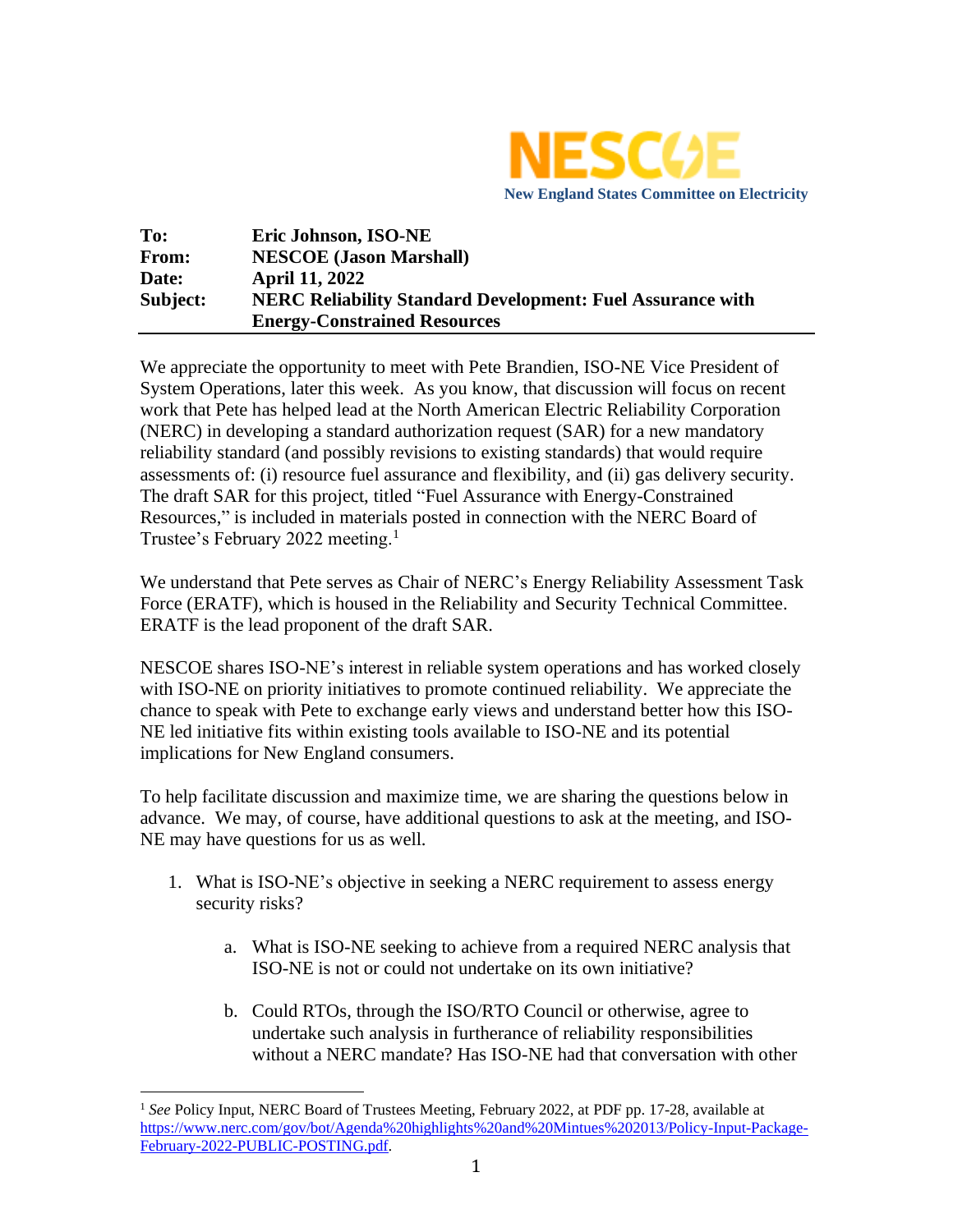RTOs or the ISO/RTO Council? Could an ISO-NE led assessment, or coordinated RTO initiative, provide greater flexibility than a NERC standard?

- c. Would Resource Capacity Accreditation (RCA) reforms, an anchor project in ISO-NE's 2022 Revised Work Plan, obviate or mitigate the need for this standard?
- 2. The draft SAR states in part: "The resulting Reliability Standard should provide certainty of risk mitigation and expected reliability performance across the industry when the system is planned. Rather than a burden, these enhancements would provide certainty of risk mitigation between organizations and throughout the interconnections, thereby, ensuring that an Adequate Level of Reliability for the [Bulk Electric System] is maintained."

Later, the draft SAR states: "It is not the intention of the ERATF to require solutions to the energy related issues being addressed. This SAR is intended to require study of energy related issues to clearly convey the risks related to operating the BES under conditions of the concurrent limited fuel supply and variable output resources."

- a. Is it possible for a NERC standard to lead to "certainty of risk mitigation" where fuel supply issues are involved?
- b. If this effort becomes a mandatory standard, could energy security assessments that are conducted pursuant to the standard lead to NERC violations? Would ISO-NE be required to file a Corrective Action Plan or otherwise seek to address those violations? If so, how?
- c. Are there current mechanisms available in the standard development process to ensure that "solutions" are not required as an outcome of these mandatory NERC assessments? Are there recent examples where a mandatory reliability standard requiring a certain system assessment has not required solutions if that assessment identifies risks or violations?
- d. If ISO-NE is required to "solve" for possible violations, does that mean transmission upgrades, fuel purchase requirements, market rule changes, or a combination of actions?
- e. Would ISO-NE evaluate the costs of transmission solutions to address energy security relative to market (or out of market) solutions?
- f. Has the ERATF considered jurisdictional issues implicated by this proposed standard?
- 3. FERC has stated generally that the cost of implementing a reliability standard is appropriate for consideration in the development of that standard. Has ERATF or any other NERC task force or committee quantified the potential cost of